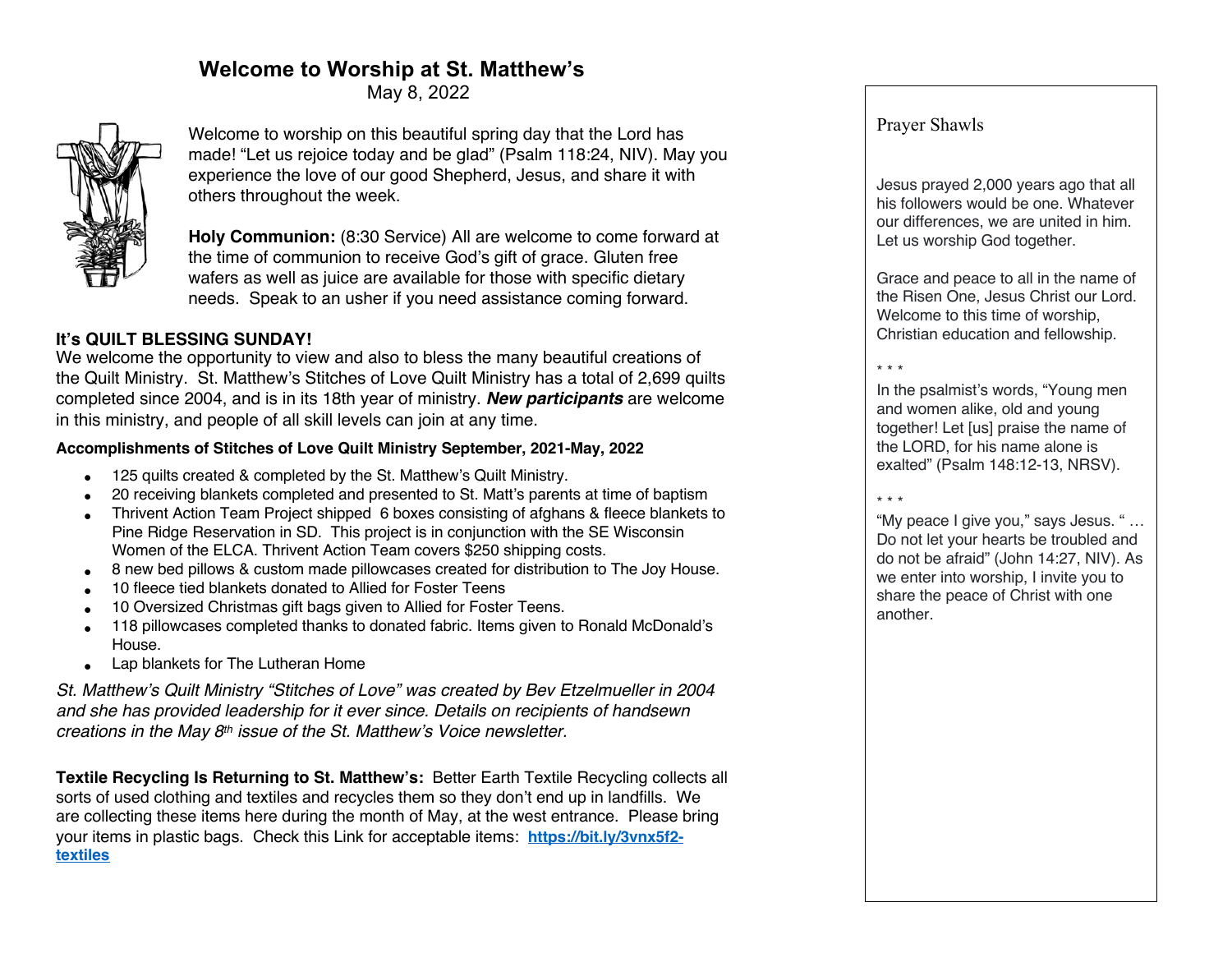# **Bulletin Announcement Insert – May 8, 2022**

#### **Women's Breakfast on Saturday, May 14th**

Join us for Breakfast & Bible Study with Pastor Ann from 8:30-9:30 am. We will also be assembling Toiletry Kits for Lutheran Social Services Refugee Resettlement program. Here's the list of items needed for the kits. Please bring an item from the list and invite a friend to join you. All are welcome! Sign Up online at: https://bit.ly/3MydCOO-Brkfst or contact sueswing@sbcglobal.net or the church office.

Toilet paper Shampoo and Soap for tub or shower Soap for handwashing 1 toothbrush per person and tube of toothpaste (4-8) Personal hygiene items (such as deodorant, feminine hygiene products, and razors) Hair brush, Comb

#### **Your Help Needed with Pentecost Display**

For over 100 years, the spirit has been at work at St. Matthew's in and through the people who have been and are a part of our history. To represent that movement of the spirit, we are creating a Pentecost themed decoration for the center staircase, and we need your help! All you have to do is make a simple origami flame using paper and directions that we will provide. Materials will be available starting this



Sunday, May 1st, on a table in the Commons. Flames need to be returned no later than May 15<sup>th</sup> so that we can assemble and hang the display in time for the May 22<sup>nd</sup> celebration of our 100th anniversary. Thanks for your help!

#### **Annual Mother's Day Diaper Collection continues through Mother's Day, May 8th**

Diapers of all sizes, unscented diaper wipes, and diaper rash creams are needed by our central city partners. They will be shared with Cross Lutheran, which will distribute them through the food pantry, and Reformation Lutheran, which will distribute them at their their upcoming Baby Fest. Please leave donations in the collection area under the coat rack across from the office. Thanks so much for your generosity.

**Short-Term Children's Book Collection for Journey House!** Our Social Ministry Committee just learned of a "Books are Just the Beginning" new and gently used book collection for Journey House, sponsored by Thrivent. For each book donated, \$2 will be given by Thrivent, up to \$1,000. We will collect children's books here at St. Matthew's **through May 11th (Wednesday) only**, after which they will be transported to Journey House. It's a great opportunity to pass along books your children have outgrown, and share them with a great community organization serving families and children.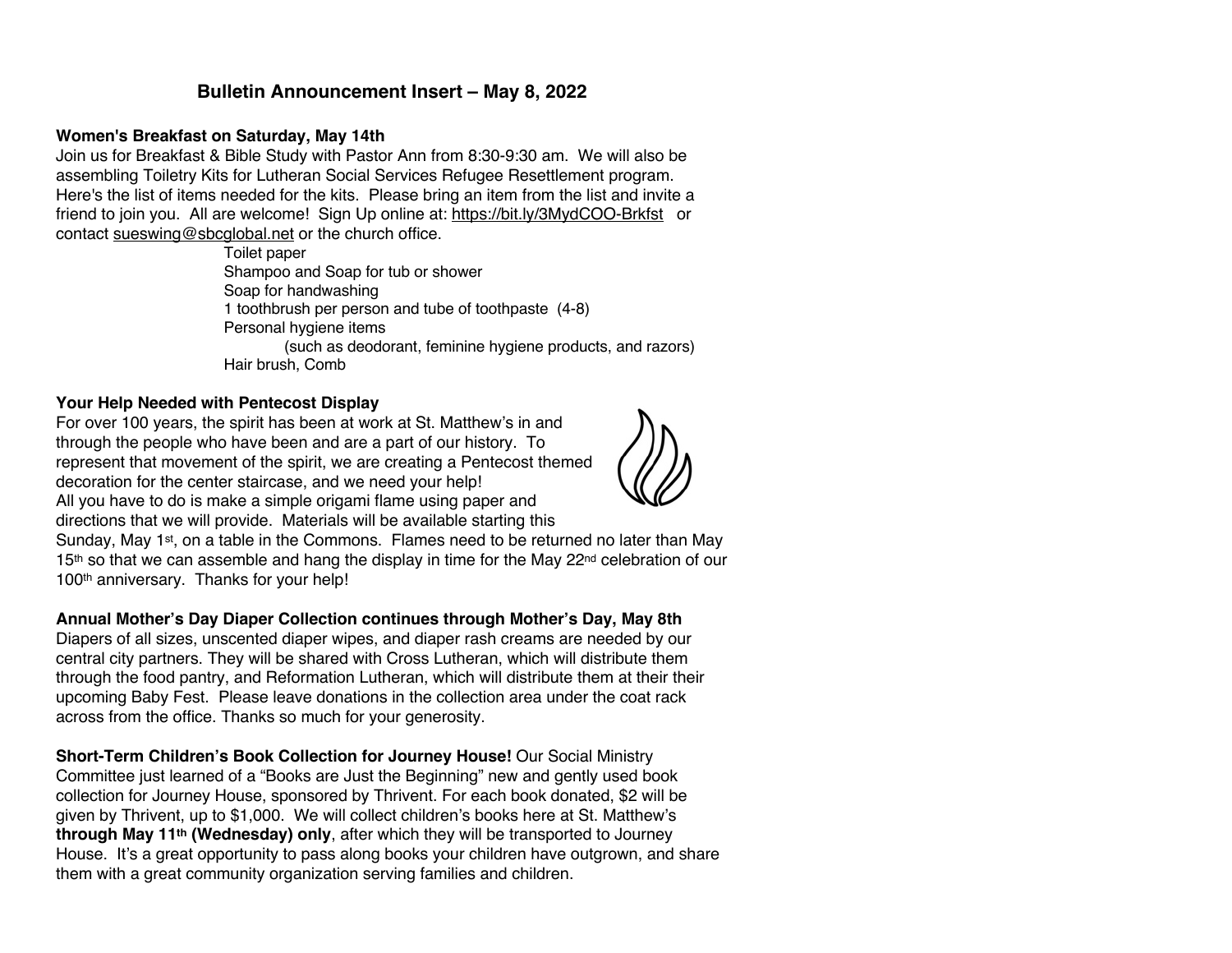#### **New Members Welcomed on May 22nd**

We invite all who have interest in joining St. Matthew's to attend our 8:30 worship service on Sunday, May 22<sup>nd.</sup> This will be a special day as we celebrate the 100<sup>th</sup> anniversary of our congregation. A highlight of the service will be welcoming new members into our church family! After the worship service from we will host a gathering for those who join to get to know the pastors and learn more about the mission and ministry of St. Matthew's. This time together will help us to connect personally and provide space to interact with church members as well as the others joining St. Matthew's Church on that day. This will take place from 10:00-10:45AM in the Upper Room at church. If we have not yet met you in person, or if you'd like to have an in-person conversation with one of the pastors or staff before May  $22<sup>nd</sup>$  please let us know. We would love to meet you! Anyone interested in joining St. Matthew's Church on May 22nd please take a moment to RSVP to Sue Swing; sueswing@sbcglobal.net. Or, you may contact the church office at 414-774-0441.

#### **All Together for Summer! One Worship Service at 9:30 a.m.** *Worship & Fellowship on Sunday mornings this summer*

We look forward to the beautiful Sundays in summer, when we will be able to gather as one faith community for worship at 9:30 am. Our worship service will be energized by consolidated attendance, coming together as a faith community each Sunday for Word, sacrament and message. Immediately following the worship service we will enjoy fellowship time outside that will include coffee, a variety of treats, and activities for kids. There will also be outdoor seating for those wishing to stay awhile and chat. This will be a great time for all of us to reconnect with one another!

There will be something for everyone, and we encourage you to make Sunday mornings at St. Matthew's part of your summer plans. Invite a friend to attend with you! Guests welcome.

## **It's Time To Sign Up to Help with VBS! VBS Volunteer Registration**

Join us August 1st – August  $5<sup>th</sup>$  from 8:45-11:45 and volunteer for a faithful and fun-filled week. Click on the link below and fill out the form no later than July 18<sup>th</sup>. An individual form needs to be submitted for each volunteer. If you have any questions, you can call the church office at 414-774-0441 or email Donna Gardner Manke at donnagm@me.com. Looking forward to having you join our team! https://forms.gle/ewrjmfZTUmkfcfDo7

## **MT. MERU COFFEE**

Don't forget Mt. Meru coffee. For a premium coffee the price is very competitive. The 12 oz bag is \$10 or .83 per ounce. It is available in drip grind and bean, regular or decaf. If you drink a lot of coffee or are buying it for your office or a group, it is available in 4 lb. bags for \$45 which is only .70 per ounce. It is available per order in decaf or regular drip or perk grind and bean. If you drink coffee at St. Matthew's, it is Mt. Meru coffee. Remember, we pay Mt. Meru the same price we sell it for, there is no extra markup. We have been supporting families in Mt. Meru in Tanzania, East Africa for over 22 years.